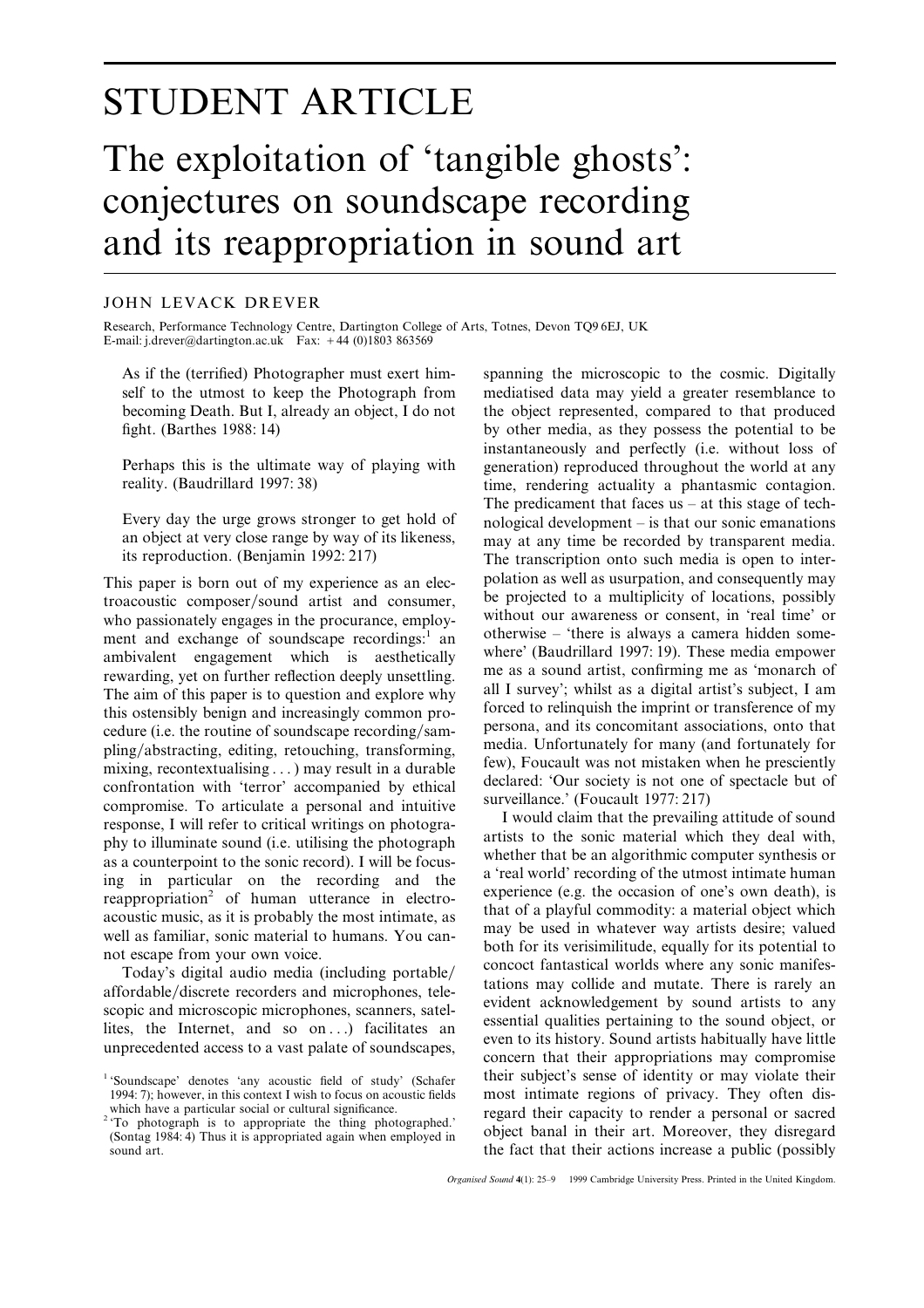false) awareness of 'constant' sonic surveillance. An derives from the fact that the object has done all everyday sound event, once digitally mediatised, is the work. (Baudrillard 1997: 30) transformed into a vehicle for artists' articulations. He goes on to compare photography to writing: The subject's persona is rendered, by the act of appropriation, into a ventriloquist's dummy, com-<br>By contrast, in writing, it is the subjective dimenmunicating artists' messages as opposed to the sub- sion which prevails, which guides interpretation, ject's utterance. Digital sound is understood as and so on, whereas in photography the objective merely an illusion of the object represented, reduced dimension is presented in all its otherness, and to a series of binary digits, thus leaving the con- imposes its otherness. (Baudrillard 1997: 33) sumer's conscience free of complicity in exploitation<br>and manipulation of the object that has been<br>recorded. Such attitudes have been fuelled by Luigi<br>Russolo's, Edgard Varèse's and John Cage's polemi-<br>with resurrection. H cal call: 'Let all sounds be equal!'; equally by Pierre Photography has something to do with resurrec-<br>Schaeffer's aesthetic of *écoute reduite*, where the artist in might we not say of photography what the Schaeffer's aesthetic of *écoute reduite*, where the artist tion: might we not say of photography what the is required to put history in brackets, reading sound is required to put history in brackets, reading sound<br>as a self-referential entity, where spectrums of fre-<br>impregnated St. Veronica's napkin that it was not as a self-referential entity, where spectrums of fre-<br>quency and amplitude fluctuate over time.<br>made by the hand of man and amplitude  $\frac{1}{8}$ .

ency and amplitude fluctuate over time. made by the hand of man,...? (Barthes 1988: 82)<br>Photography, since its inception, has been interpreted as a trace, echo or imprint of the object it rep-<br>resents. Enterprisingly, Daguerre, on advertising his<br>needium, Barthes feels an intimate contact with the<br>new invention, claimed: 'The daguerreotype is not<br>object ph

may take a man's soul away by taking a picture of In his pivotal essay, The Work of Art in the Age of him. You may take a part of his privacy away.' Mechanical Reproduction, Benjamin develops a (Carpenter 1976: 149) relationship between the magician/surgeon and the

In contemporary Cyprus, for example, there is a painter/cameraman: tradition of using photographs of patients for treat-<br>
ment, rather than direct contact with them. It is often<br>
forbidden to photograph memorial photographs on<br>
display in Buddhist temples, as it is believed that this<br>
may

... it is a process of capturing things, because patient man to man... The painter maintains in objects are themselves captivating. It's almost like his work at a natural distance from reality, the trapping things – like trying to catch the primitive cameraman penetrates deeply into its web. (Benjadimension of the object, as opposed to the second- min 1992: 226–7)

merely an instrument which serves to draw<br>
nature...[it] gives her the power to reproduce<br>
herself.' (Tagg 1988: 41)<br>
Many believe the camera has the facility to rob the<br>
human soul, quite literally, as well as metaphorica

ary dimension of the subject and the whole domain<br>of representation. It's the immanent presence of<br>the object, rather than the representation of the<br>its 'pull' – what Benjamin refers to as the 'aura' of<br>subject. (Baudrilla

The objective magic of the photograph – a quite the photograph also points to our own death, the different aesthetic form to that of painting – transience of life, and triggers memories of the dead.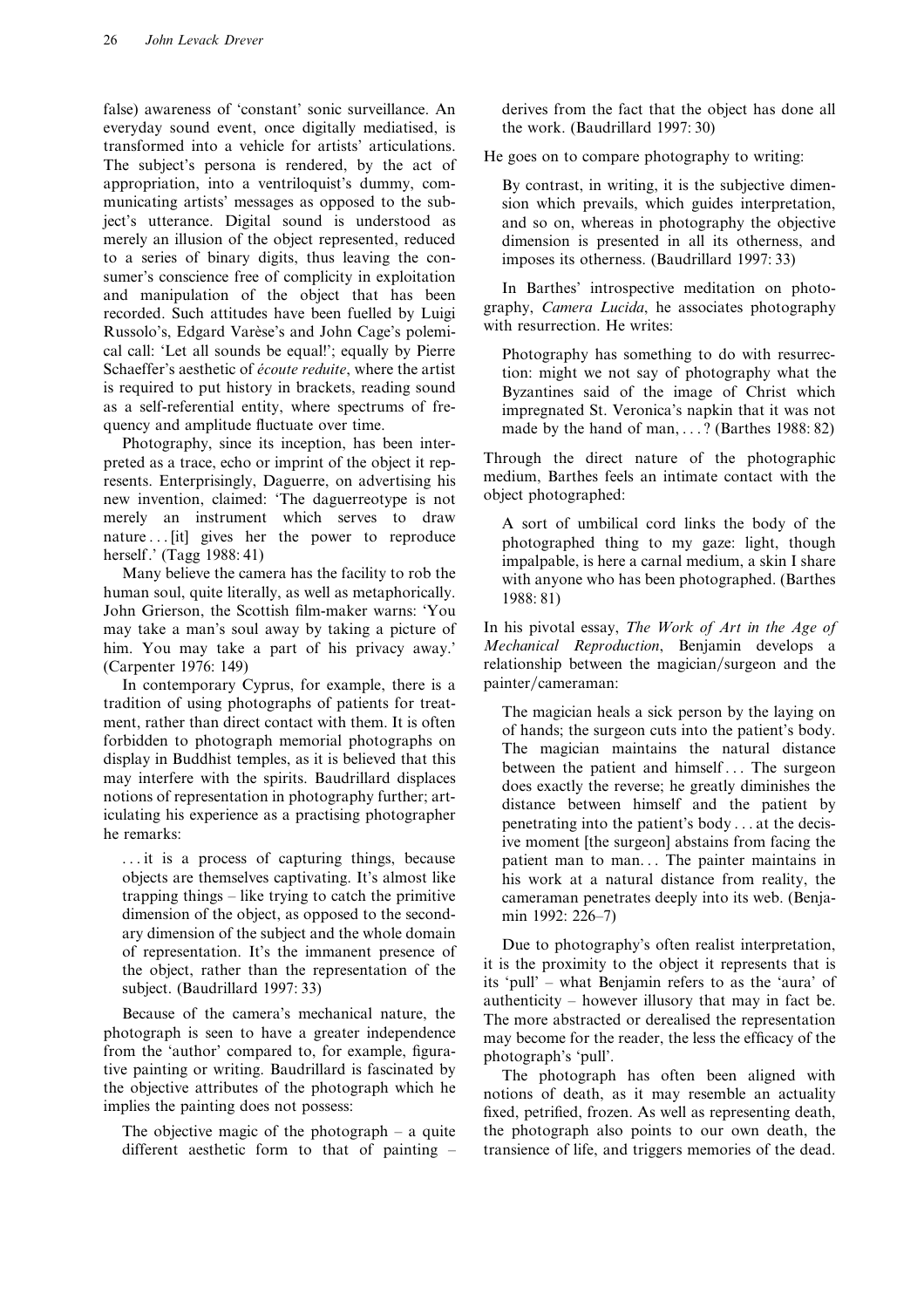Susan Sontag writes: 'All photographs are *memento* live.' (Auslander 1997: 51) In the words of Carpenter:

photography, are pertinent to recorded sound and its of Carpenter's pertinent anecdotes to demonstrate reappropriation in sound art in the digital domain. this point: Variation and the photograph chemically reduces and freezes an image<br>
of an instant of three-dimensional (3D) environment<br>
of an instant of three-dimensional (3D) environment<br>
onto a flat surface; whereas, although disloca Loudspeakers may be concealed to the eye, rendering<br>a recording a semblance of the 'real', which may in<br>turn penetrate deeply into the psyche. In anamistic<br>cultures there is a common understanding that, if an<br>object sounds the object is dead. Perhaps we may consider the pro-<br>intervals are familiar examples clearly demonstrate the<br>intervals of recorded sound as reanimation or trans-<br>somewhat irrational fetishistic manner in which we jection of recorded sound as reanimation or trans-<br>planation of sound into a new time and space. We regard electronic media and the extraordinary power could consider the sound artist as animator, master they have over our minds.<br>over life and death, time and space, rather than taxi-<br>Throughout New Gui over life and death, time and space, rather than taxi-<br>dermist, artist of slight-of-hand illusion.<br>sorcerer who possesses any part of his victim any-

Morton Feldman heard electronically mediated thing once him – hair clippings, footprints, etc. – has and recorded sound in another way. In his compo-<br> $\frac{1}{2}$  him at his mercy, Carpenter 1976: 149) How does sition, Three Voices for Joan La Barbara, a work for this axiom relate to the prevailing power of today's two prerecorded voices and one live voice, he digital media?<br>regarded the loudspeakers as tombstones, the two Consider regarded the loudspeakers as tombstones, the two<br>preference of the complex correspon-<br>preference of individuals' perceived identity to their recogprerecorded voices of Joan as dead, and the one live dence of individuals' perceived identity to their recog-<br>voice of Joan as animate.

The anthropologist Edmund Carpenter names this electroacoustic work. The composer and specialist in process of psychic disembodiment and transportation acquisite communication and acquisite ecology. Barry by photographic and phonographic media as 'angelis- Traux, writes: ation' (Carpenter 1976: 11), reading the record(ing) as<br>
For acoustic communication, the significance of<br>
When a sonic recording of an actuality becomes<br>
the voice is that, first of all, its production is a

When a sonic recording of an actuality becomes the voice is that, first of all, its production is a located from its origins – no longer in situ – trans. dislocated from its origins – no longer in  $situ$  – trans-<br>norted to alien locations it is recontextualised physi-<br>sound making is a primary means of communiported to alien locations, it is recontextualised, physi-<br>
ported to ally and psychically transformed creating new cation by which the person's concept of self and cally and psychically transformed, creating new cation by which the person's concept of self and dialogues between itself and its surrounding resonat-<br>clationships to others, including the environment, dialogues between itself and its surrounding resonat-<br>the environment. The environment of the environment of the environment, The environment of the environment of the environment of the environment of the environment of t ing and signifying environment. The artists' authority dictates what will and will not be included in this fab-<br>ricated soundscape; filtering through, or imposing,<br>their own inherent or intended ideologies and systems<br>of representation over the soundscape. They inscribe<br> $\frac{1}{$ themselves deeply into the 'web' of the soundscape<br>
from two sources of sound material: Fred Frith on<br>
and, analogous to Benjamin's model, 'abstain from<br>
quitar and a field recording of a young boy from Fl

ramifications on a culture whose 'real is read through  $\frac{3}{2}$ 'Schizophonia (Greek: *schizo* = split and *phone* = voice, sound): I representation, and representation is read through first employed this term in The New the real' (Phelan 1993: 1). Furthermore, in Philip split between an original sound and its electroacoustic repro-<br>Auslander's opinion: 'We live in a cultural economy them. Electroacoustically reproduced sounds are copies a [which] privileges the mediatised and marginalises the may be restated at other times or places.' (Schafer 1994: 273)

mori.' (Sontag 1984: 15) 'Pure spirit now takes the precedence over spirit in All the cited thoughts above, on and around flesh.' (Carpenter 1976: 11) Here are examples of two

regard electronic media, and the extraordinary power.

dermist, artist of slight-of-hand illusion.<br>Morton Feldman heard electronically mediated thing once him – hair clinnings footprints etc. – has him at his mercy.' (Carpenter 1976: 149) How does

ice of Joan as animate.<br>
The anthropologist Edmund Carpenter names this electroacoustic work. The composer and specialist in acoustic communication and acoustic ecology, Barry

Bob Ostertag's sonic work Sooner or Later draws and, analogous to Benjamin's model, abstain from<br>facing the patient man to man'. (Benjamin 1992:<br>226–7)<br>This imperialistic paradigm must surely have deep<br>This imperialistic paradigm must surely have deep<br>tilled by the Nati

first employed this term in The New Soundscape to refer to the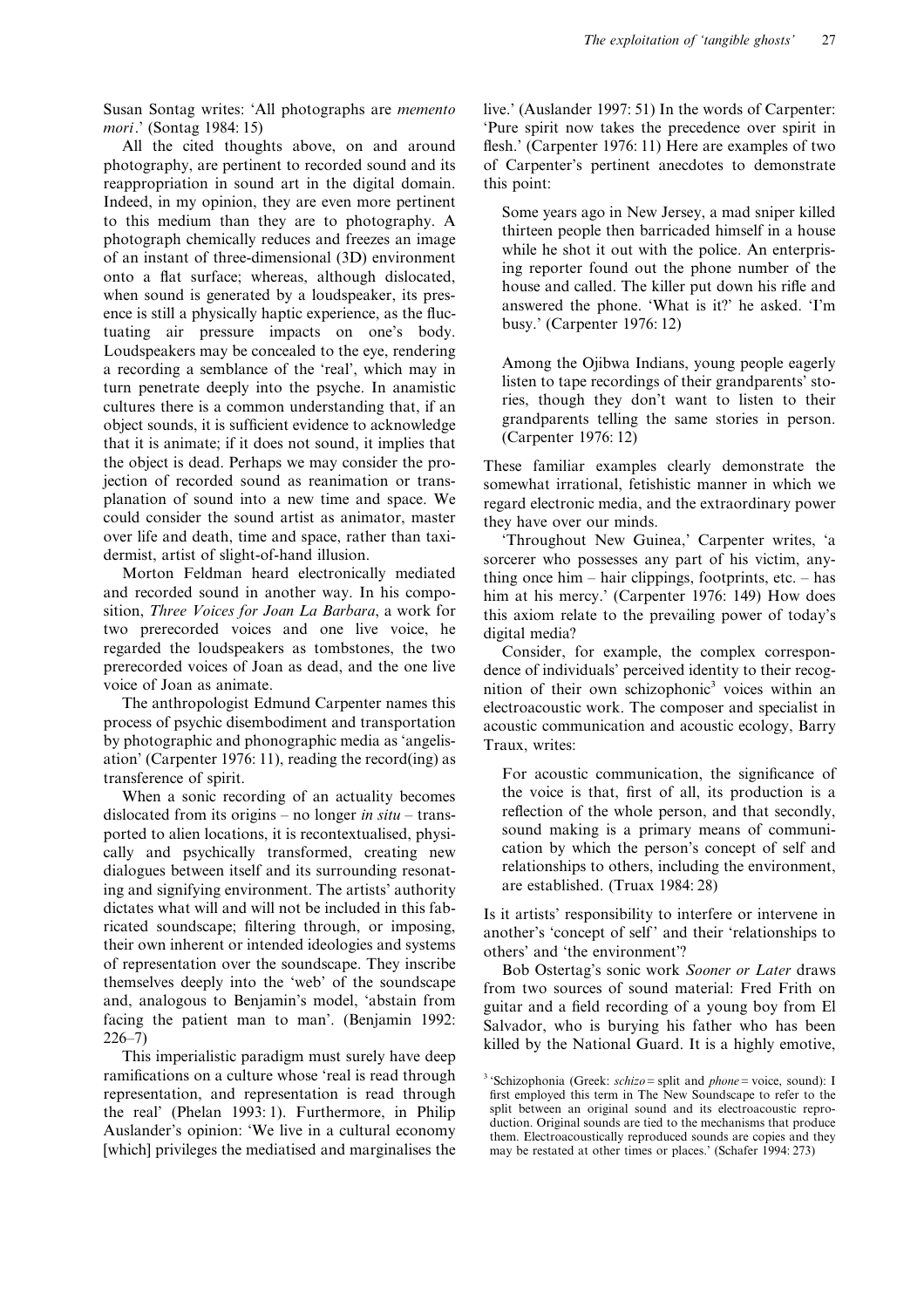classic sonic work. A recording of the boy's extrinsic desired object.' (Barthes 1988: 7) However, what is it manifestation of pain is rendered a sound object to compose, if it is not to appropriate and juxtapose which functions as a vehicle for Ostertag's aesthetics objects, concrete and conceptual, from our world; and politics. Does this work impact on the emotions moreover, has not the musician throughout history, so effectively through the listener's reading of the and transculturally been grouped with the thief? Per-<br>original field recording as verisimilitude? Does Oster-<br>haps with the proliferation of digital media those original field recording as verisimilitude? Does Oster-<br>tag force the boy's spirit to stereophonically relive realist vestiges in me will decline and I will acknowltag force the boy's spirit to stereophonically relive this pain every time the work is broadcast or pro- edge a semantic as well as etymological relationship jected? Is this a case of Ostertag transforming docu- between '-phony' and 'phoney'. However, at this mentary into fiction: trivialising, banalising, point in time, my call is for sound artists to recognise capitalising? Is our ethical quandary relieved if we a responsibility and sensitivity to the material that find out that the boy. Ostertag's subject is open to they are dealing with; constantly reminding themfind out that the boy, Ostertag's subject, is open to they are dealing with; constantly reminding them-<br>Ostertag's appropriations? In fact, is the boy speak-<br>selves that no one lives in a cultural vacuum, art is Ostertag's appropriations? In fact, is the boy speak-<br>in selves that no one lives in a cultural vacuum, art is<br>ing out to a greater audience through Ostertag's and self-contained, and does feedback into society.

energy that I had experienced when I first made the  $Ecology:$  recording by the pool.

them. I had aestheticised that original recording, of sound and the acoustic environment. The intention of communicating my narrative on the perspective in which ordinary people experience meditation. I soon realised that as a maker of culture them and should be ascribed the same essential I was lacking in a numer of key critical questions. importance as air, light and water. (Holmstrand Those were: 'How was I representing?' 'Who was I and Karlsson 1998) representing?' and 'For whom was I representing?'

I personally find it hard to reconcile my artistic REFERENCES practice, together with the vestiges of my inherited Auslander, P. 1997. Against ontology: making distinctions realist readings of the sonic record, sympathising with between the live and the mediatized. Performance Barthes as he writes: 'I see only the referent, the Research: On Refuge 2(3). London: Routledge.

ing out to a greater audience through Osterag's not self-contained, and does feedback into society, the subsequency? Does Osterda microplaing in which we actions' ramifications on society, with our ears and dependent that

My subsequent feelings were of disgust, question-<br>ing: is exploitation, coupled with misrepresentation<br>of others, the root of my artistic endeavours? The<br>children in the swimming pool had become my ven-<br>triloquist dummies.